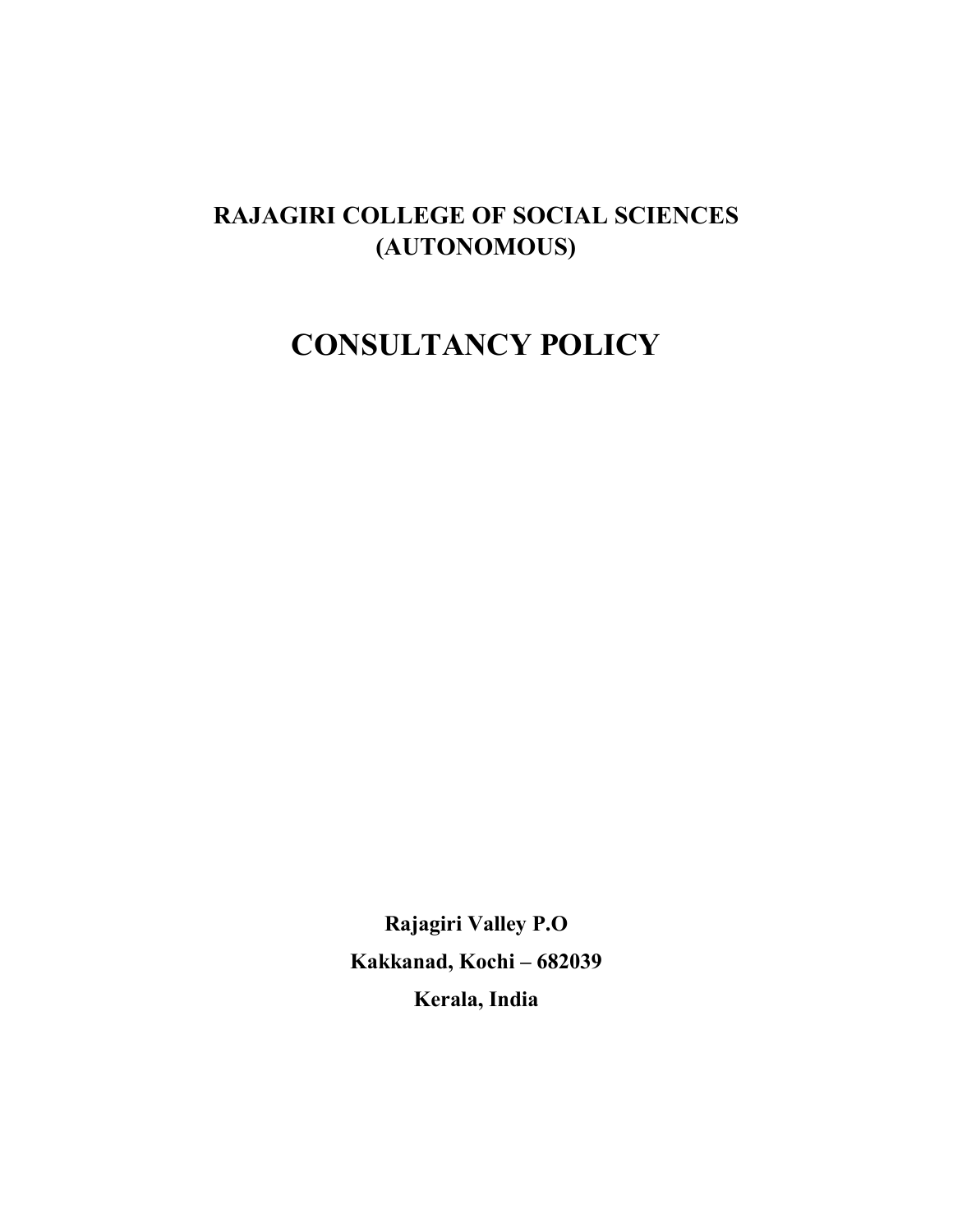## **Preface**

Rajagiri College of Social Sciences (Autonomous) is functioning as a socially responsible educational institution and seeks to release the talents of our staff and students for the benefit of the economy and society as a whole. The college is committed to support external engagements that facilitate knowledge and technology transfer contributing to economic and social impact. This external engagement takes many forms but in defined circumstances may be considered as "consulting" activity. Such consulting activity will usually deliver additional income to the college and/or financial benefit to an individual. Individual benefit will normally be in the form of additional income, or access to earmarked resources through the college account. The college permits up to 30 days of consulting activity per year for eligible faculty members subject to terms and conditions of the consultancy policy. Time allocated for consulting activity is not a right, and requires written permission from the Executive Director/Principal or a person designated by them. A record must be kept by the members of faculty with respect to the consulting activity as defined in this policy. In considering whether or not permission should be given for consulting activity the Executive Director/Principal will take into account factors such as the compatibility of the activity with the responsibilities and commitments of the faculty member, potential conflicts of interest, and the use of college resources.

The Institute reserves the right to amend the rules and regulations mentioned in this policy without any prior notice.

@. J. Printfor

**Dr. Binoy Joseph** Principal Rajagiri College of Social Sciences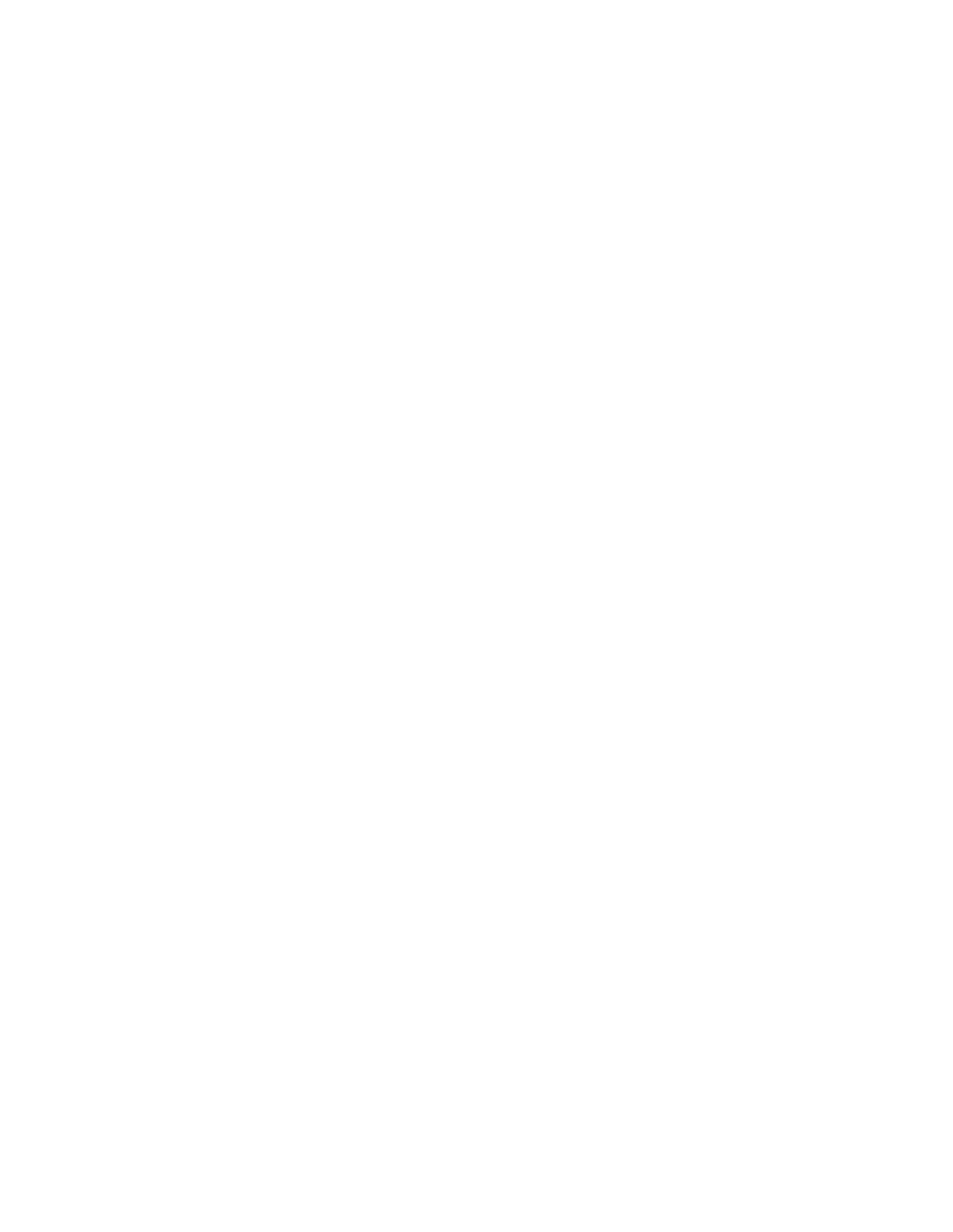## **TABLE OF CONTENTS**

| Sl. No. | Content                                                                            | Page No.                |
|---------|------------------------------------------------------------------------------------|-------------------------|
| 1.      | Introduction                                                                       | $\mathbf{1}$            |
| 2.      | <b>Consultancy - Meaning and Scope</b>                                             | $\mathbf{1}$            |
| 3.      | Eligibility                                                                        | $\overline{2}$          |
| 4.      | <b>Conflict of Interest</b>                                                        | $\mathbf{3}$            |
| 5.      | <b>Income Sharing Policy</b>                                                       | $\overline{\mathbf{3}}$ |
| 6.      | <b>General Conditions</b>                                                          | 3                       |
| 7.      | List of organisations/companies who were<br>associated with us for the past years. | $\overline{\mathbf{4}}$ |
|         | Annexure<br><b>Claim</b> form<br>$\bullet$                                         | 6                       |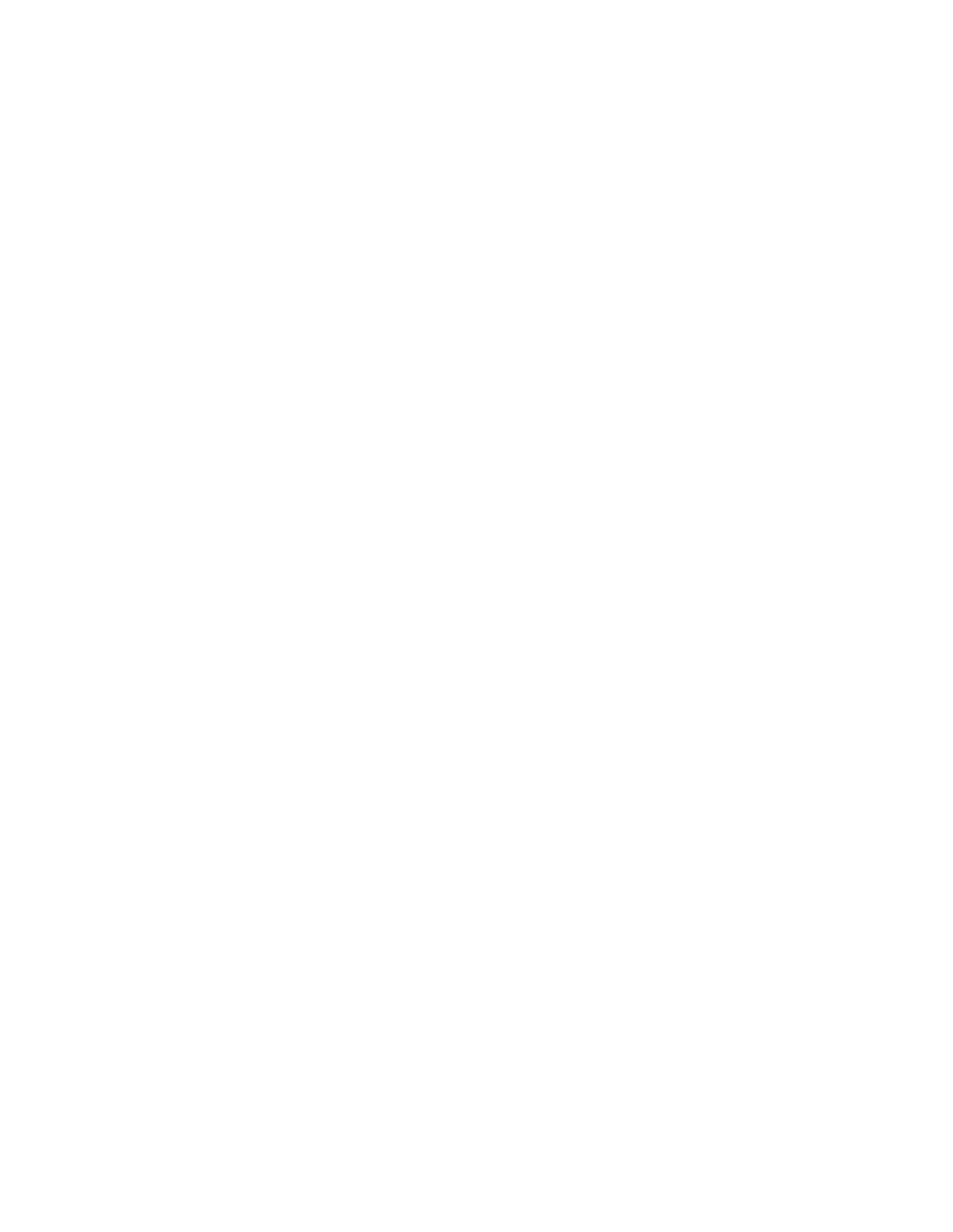#### **1. Introduction**

Rajagiri College of Social Sciences (Autonomous) has a vision to provide research driven environment and facilities to the students and faculty in the college. The College recognises the value of its staff undertaking consultancy for outside bodies. This work is an important channel through which knowledge and expertise can flow to and from businesses and other external agencies and therefore contributes to the development of growing and productive relationships with these bodies. Consultancy activity within the Rajagiri is often associated with other contractual relationships, including research, service contracts. It is therefore the policy of Rajagiri to encourage staff to engage in consultancy wherever appropriate and in a manner that is consistent with their contractual responsibilities. This document draws policy guidelines with regard to consultancy activities of faculty members.

#### **2. Consultancy – Meaning and Scope**

Consulting is defined as part of knowledge transfer, and arises where knowledge and expertise can be deployed successfully outside the College environment for financial and non-financial benefit. This may include a range of consulting activities including the delivery of knowledge outside the college in the form of various training programmes. RCSS uses a broad definition of consultancy which includes the provision of expert advice, analysis and interpretation, which draws upon and applies the expertise and knowledge of members of its faculty. Generally, it does not have generation of new knowledge as its prime purpose. Consultancy contracts are thus usually short-term, from a day to a few months, and involve extra work for faculty members rather than employment of new staff. The essential features of consultancy are:

 Consultancy is work of a professional nature, undertaken by the faculty members in their field of expertise, for clients outside the institution, for which some financial return is provided;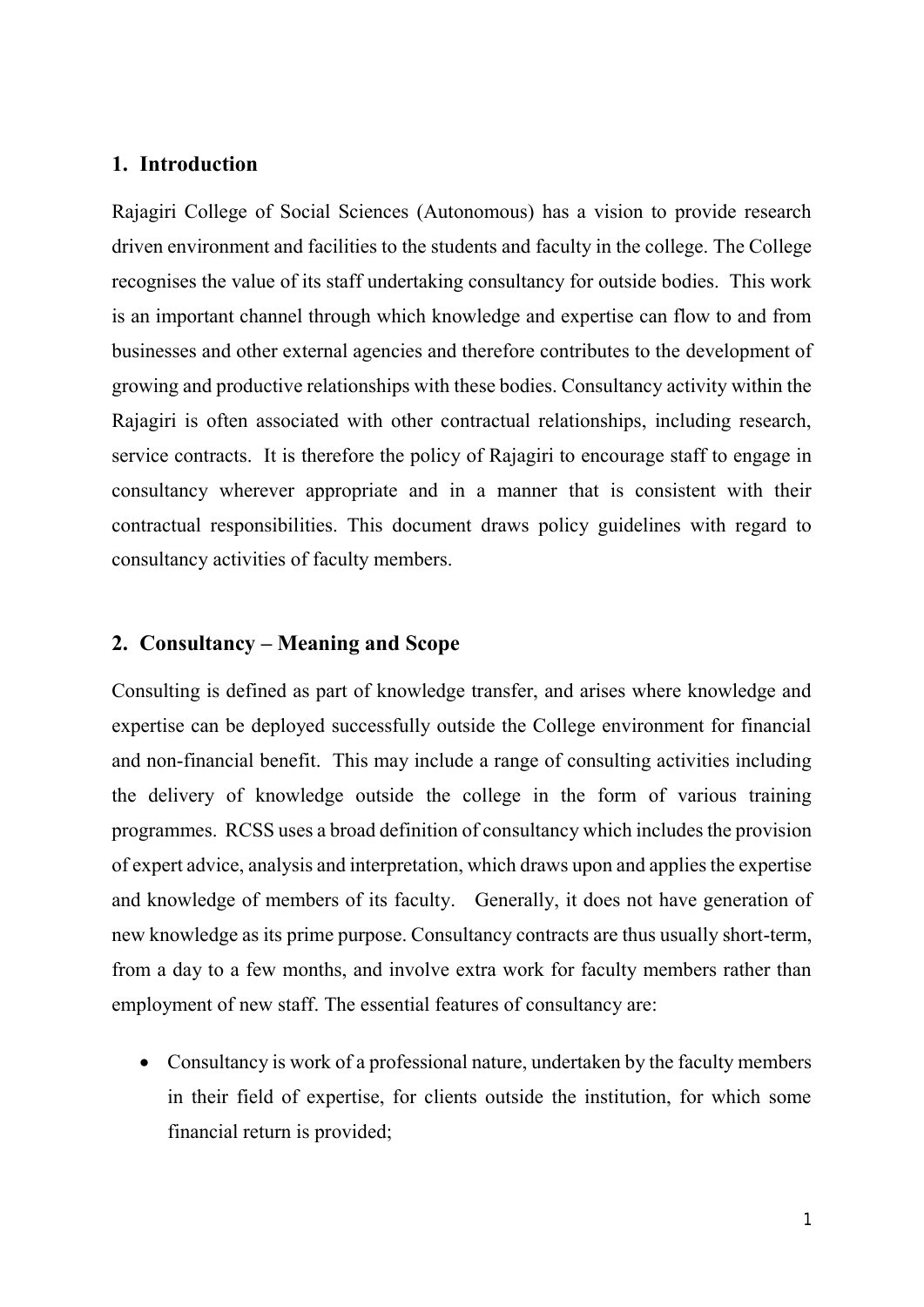- Unlike research it does not have as a prime purpose the generation of new knowledge;
- Consultancy will produce some form of contracted output which may be partly or wholly owned by the client;
- It tends to be governed by short-term contracts, makes minimal use of College resources and involves extra work for existing faculty members rather than the employment of new staff

This policy does not apply to those activities, paid or unpaid, which are in furtherance of scholarship or general dissemination of knowledge, such as:

- Authorship of, or royalties from, the publication of books
- External examiner duties
- Study tours and conference presentations or participation
- Editorship of academic journals or the publication of academic articles
- Professional arts performances
- Any other research activities mentioned under research and publication policy for which monetary incentives are applicable
- Core teaching or teaching related activities within the institution.

#### **3. Eligibility**

Policy permits eligible faculty member to offer their services on a consultancy basis for up to a maximum of 30 days in total through permitted routes in any 12-month period. Nominally 30 days may be interpreted as "30 working days or parts thereof" and does not include consulting done as part of core Faculty activity. However, it is recognised that working within the college environment sometimes may involve weekend or unusual patterns of work. Thus interpretation of the 30-day rule shall lay with the management whose decision is final.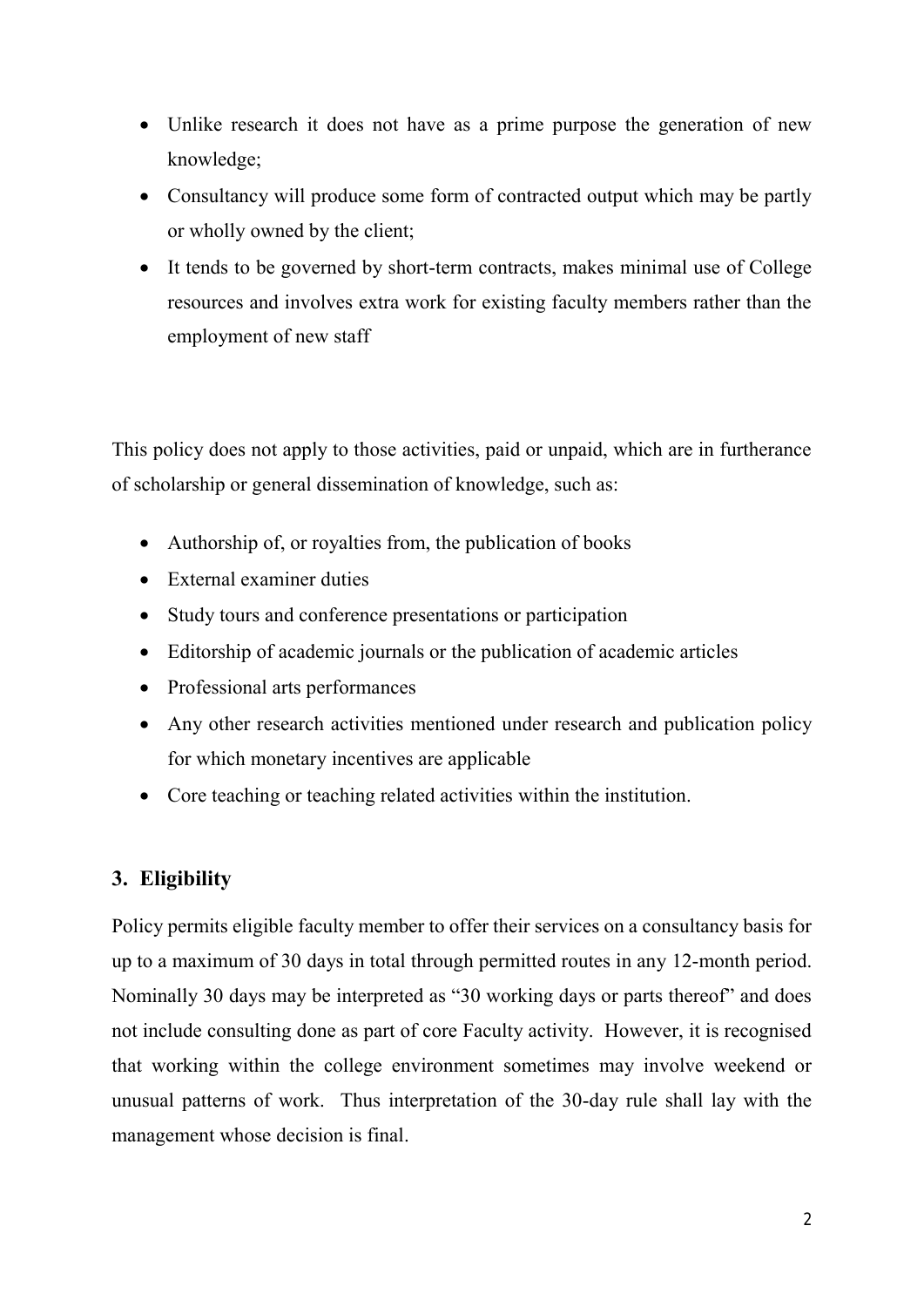#### **4. Conflict of Interest**

Faculty undertaking Consultancy activity must ensure that:

- The consultancy work does not create a conflict of interest with the Faculty member's regular work schedule in the college
- The work is marginal rather than core to the research programme of the Faculty

## **5. Income Sharing Policy**

- The income that the consultancy assignment brings in shall be divided among the faculty member and the College in the ratio of 60:40; or 80:20 depending on the contract between the College and the faculty member.
- This division shall be done after the administrative expenses have been deducted from the total remuneration.

## **6. General Conditions**

The College is liable for the actions of its employees during work-related consultancy even if the actions or activities are not covered by an agreement involving the College. The College, therefore, strictly prohibits a faulty member from entering into workrelated consultancy arrangements with outside agencies without approval from the College. Any consultancy assignments undertaken by RCSS faculty member should follow the following general guidelines:

- Any faculty member desirous of undertaking a consultancy assignment should obtain approval from the Executive Director/Principal, by submitting a proposal to the College
- Any training and consultancy assignment taken up by a faculty member during the College working hours has to be reported to the College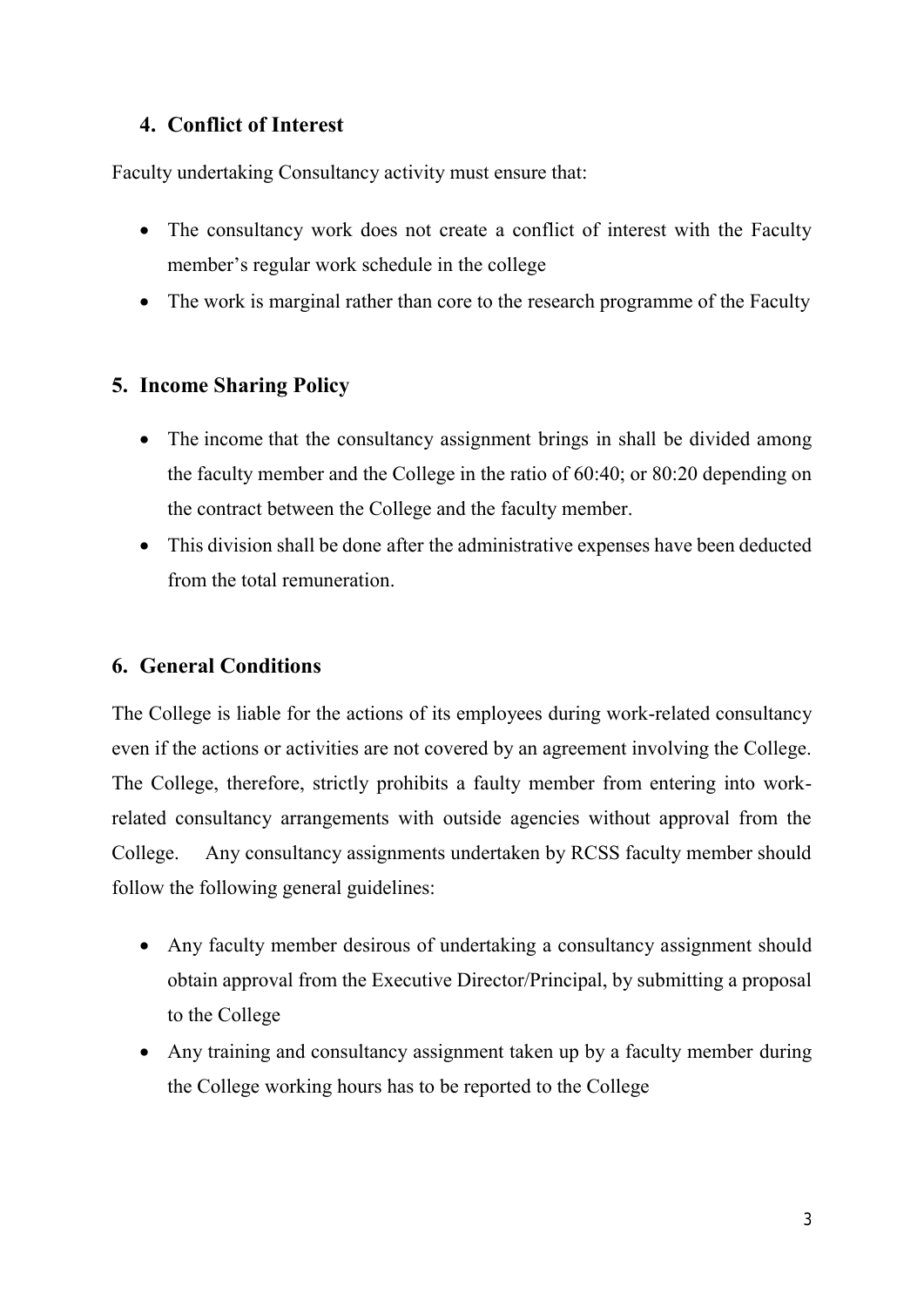- If a faculty member is instrumental in bringing in a program or assignment which the College allocates to another faculty member, then 5% of the total value of the assignment shall be paid to the faculty member who brought in the project.
- If the assignment comes through the College, then, 5% of the total value of the assignment shall be allocated to the College.
- In the case of an assignment where more than one faculty member is involved, there shall be a coordinator who either volunteers or is appointed by the Principal. The coordinator shall get 5% of the amount after deducting the administrative expenses
- If the co-ordinator is also involved in delivering the consultancy assignment, apart from his/her role as co-ordinator, he/she is eligible for his/her share of remuneration in addition to the amount that is distributed to the co-ordinator.
- All the members involved in the consulting assignment shall be equally compensated with the remaining amount.
- If a faculty member brings the assignment, and also co-ordinates it, he/she shall be eligible for 10% of the amount (5% for bringing the assignment and 5% for co-ordinating the activity)
- If it is a training assignment, where other faculty members are included, the amount shall be distributed as per workload, where the remuneration shall not be less than Rs. 3000/- per hour for junior faculty (less than 10 years of industry/academic experience), and Rs. 5000/- per hour for senior faculty. The College may, from time to time, revise these rates. Such amount shall be counted as part of administrative expenses.

#### **7. List of organisations/ companies associated with us.**

- Asian School of Business
- CGH Earth Group
- Cochin Shipyard Ltd
- EY India (ESAF)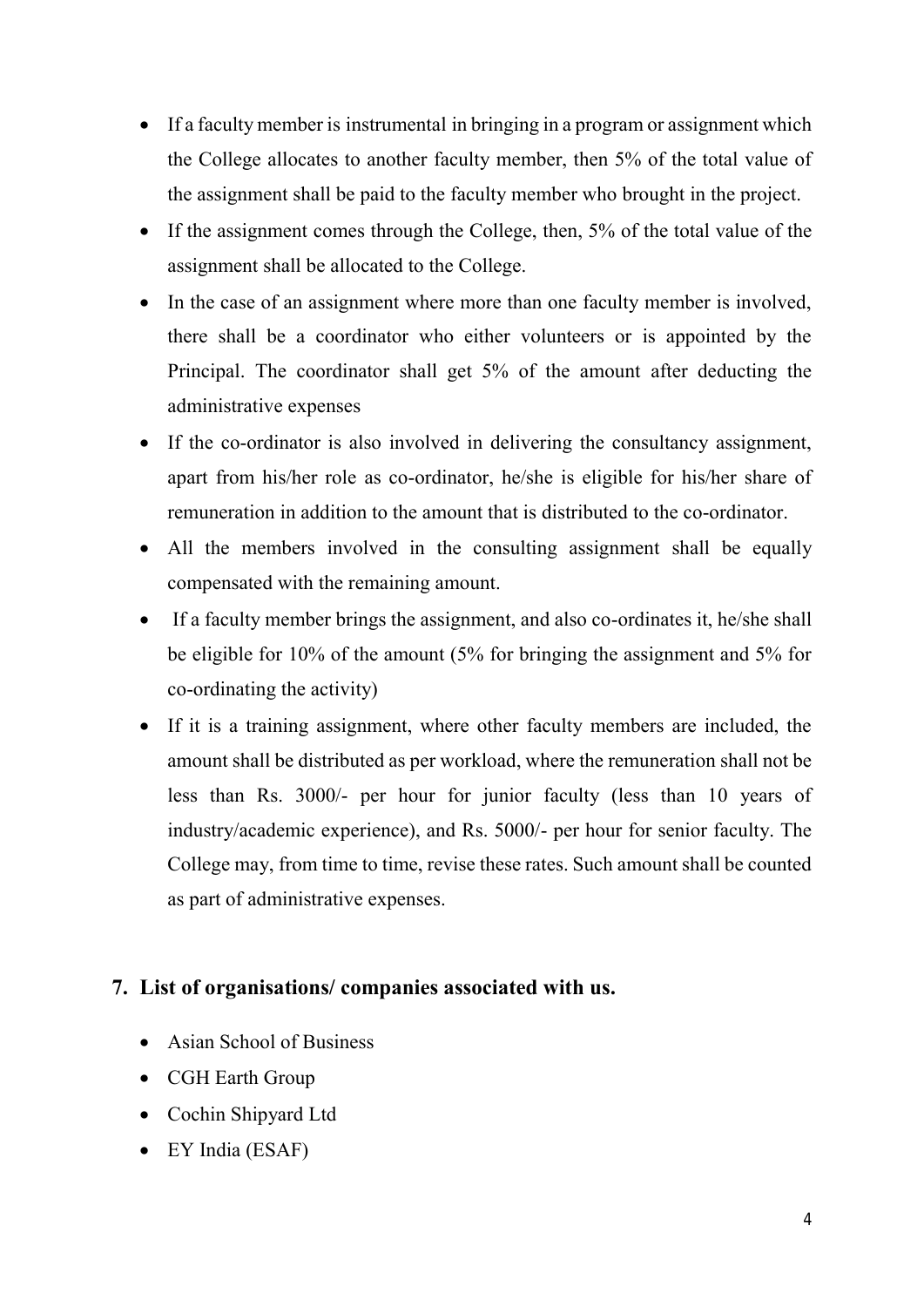- Federal Bank Ltd
- Foulath Holding B.S.C (Closed)
- Immco Inc
- Indo Cosmo Pvt. Ltd
- Insight for Financial and Business Consultancy LLC
- Kancor Ingredients Ltd
- Karnataka Health Promotion Trust
- NTPC Limited
- Omani Qatari Telecommunications
- Red Events
- Sud-Chemie India Private Limited

#### **ANNEXURE**

**Claim Form**